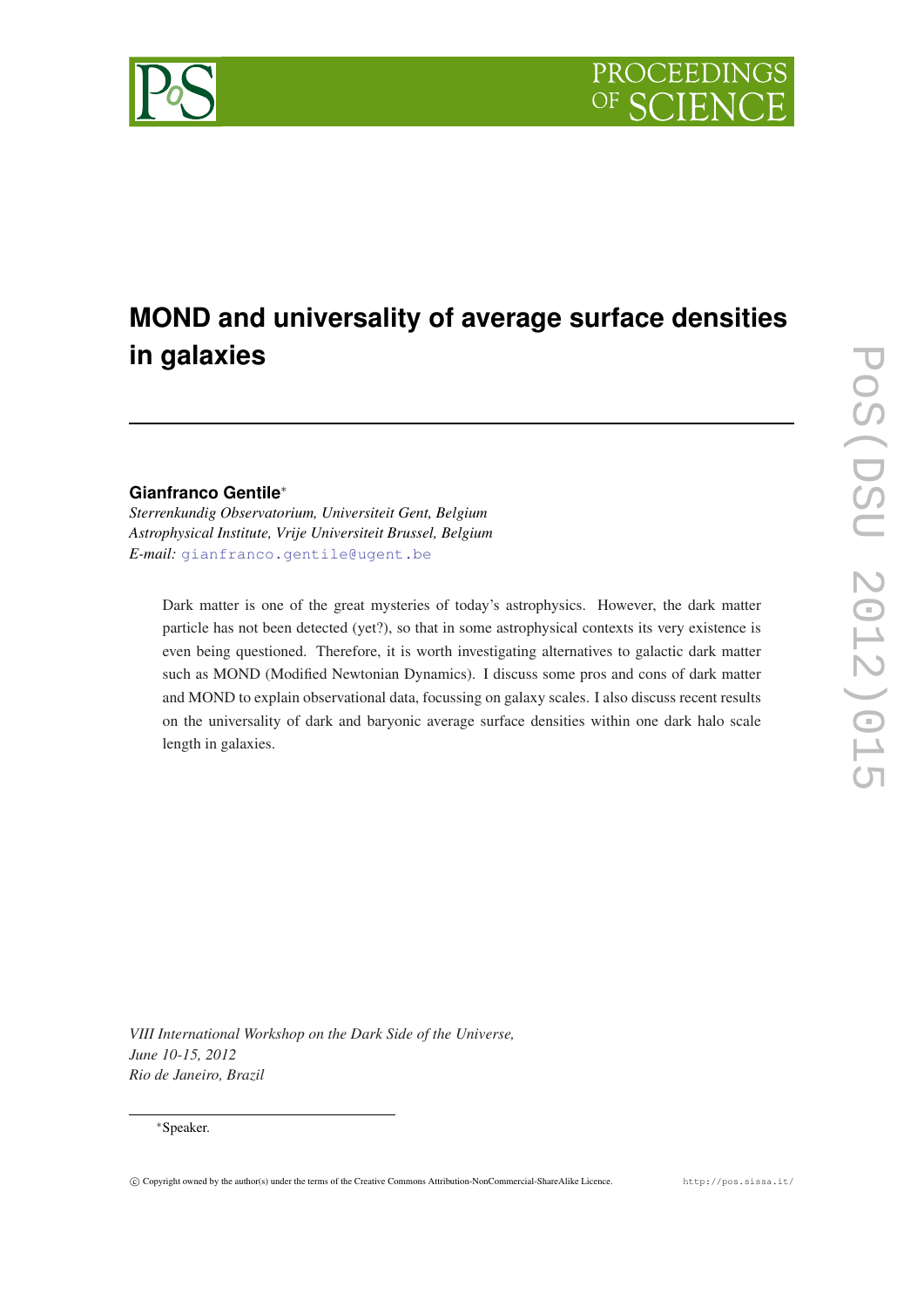### <span id="page-1-0"></span>1. Introduction

A very large number of astronomical observations, at the galactic, extragalactic, or cosmological level, point to the fact that either there is more matter than is visible in the Universe, or our understanding of gravity fails for low gravity regimes, or maybe a combination of these two possibilities.

In kinematics of spiral galaxies, this phenomenon is shown by the fact that rotation curves do not decline in a Keplerian way ( $V \propto r^{-1/2}$ ), as would be expected from the distribution of visible matter. Instead, the outer gradient of the rotation curve shows a well-defined distribution of values, always higher than -1/2 and well described by the Universal Rotation Curve (Persic, Salucci & Stel 1996, Salucci et al. 2007). This is often interpreted as the effect of an additional component in spiral galaxies, the dark matter halo. The currently favoured cosmological framework, Λ Cold Dark Matter (ΛCDM), explains the observations at large scales in the universe (e.g. the power spectrum of the cosmic microwave background, Komatsu et al. 2011), but on galaxy scales the dark matter density distribution predicted by ΛCDM (Navarro et al. 1996) is at odds with observations (e.g. Gentile et al. 2004, de Blok 2010). Possible solutions to reconcile ΛCDM with observations include the effect of baryonic physics on the distribution of dark matter (e.g. Governato et al. 2012) or the considering a particle that is "warm" instead of "cold" (e.g. Benson et al. 2012) but consensus is very far from being reached on how plausible and realistic these effects are, and most of all

#### 2. Modified Newtonian Dynamics (MOND)

An alternative explanation to dark matter in galaxies is that below a certain gravitational acceleration  $a_0 \sim 1.2 \times 10^{-8}$  cm s<sup>-2</sup> the effective gravitational force is higher than expected in Newtonian gravity (MOND, Modified Newtonian Dynamics, Milgrom 1983, see Famaey & McGaugh 2012 for a review).

In MOND, the gravitational acceleration  $\vec{g}$  is derived from the Newtonian acceleration  $\vec{g}_{N}$  via the following:

$$
\vec{g} = \vec{g}_N / \mu(|g|/a_0) \tag{2.1}
$$

where  $a_0 \sim 1.2 \times 10^{-8}$  cm s<sup>-2</sup> (Begeman, Broeils & Sanders 1991), and  $\mu(x)$  is the interpolating function, whose asymptotic values are  $\mu(x) = x$  for  $x \ll 1$  and  $\mu(x) = 1$  for  $x \gg 1$ . Frequently used forms of the  $\mu(x)$  function are the "simple" interpolating function (Famaey & Binney 2005, Zhao & Famaey 2006):

$$
\mu_{\text{simple}}(x) = \frac{x}{1+x} \tag{2.2}
$$

and the "standard" interpolating function (Milgrom 1983):

$$
\mu_{\text{standard}}(x) = \frac{x}{\sqrt{1 + x^2}} \tag{2.3}
$$

MOND can explain the observations of various types of galaxies, e.g. state-of-the-art kinematics of nearby spiral galaxies (Gentile et al. 2011), of our own Galaxy (Famaey, Bruneton &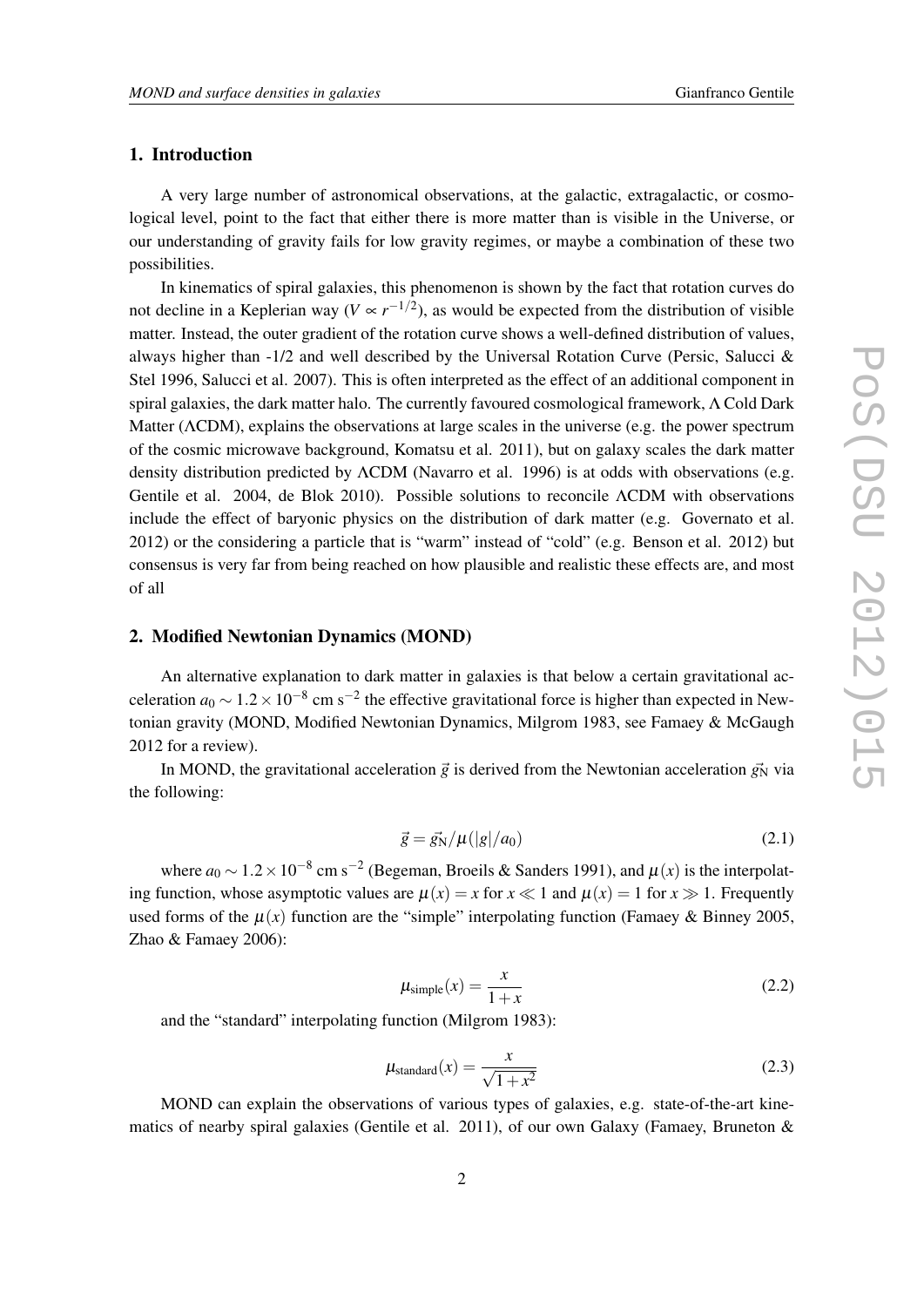

Figure 1: From Gentile et al. (2007): rotation curve data (full circles) of the 3 tidal dwarf galaxies observed by Bournaud et al. (2007). The lower (red) curves are the Newtonian contribution  $V_{\text{bar}}$  of the baryons (and its uncertainty, indicated as dotted lines). The upper (black) curves are the MOND prediction and its uncertainty (dotted lines). These panels have implicit assumption (following Bournaud et al.) an inclination angle of 45 degrees.

Zhao 2007, McGaugh 2008, Bienaymé et al. 2009), and of early-type spiral galaxies (Sanders & Noordermeer 2007). X-ray elliptical galaxies (Milgrom 2012), and most of all galaxy scaling relations such as the baryonic Tully-Fisher relation (McGaugh 2012) are very well accounted for in MOND.

The kinematics of tidal dwarf galaxies deserve some additional discussion. These galaxies are a by-product of the interaction between two spiral galaxies, when tidal tails are formed, and within these tidal tails some structures become self-gravitating: tidal dwarf galaxies. They are particularly important for dark matter studies because they should contain no (or little) dark matter (Barnes & Hernquist 1992), contrary to other kinds of dwarf galaxies. In Gentile et al. (2007) we analysed the HI rotation curves published by Bournaud et al. (2007), who had made HI observations of the NGC 5291 system, using the VLA (Very Large Array): they found three tidal dwarf galaxies that are sufficiently resolved (NGC5291N, NGC5291S, and NGC5291SW) to allow a detailed investigation of their kinematics. Their kinematics reveals a mass discrepancy, which Bournaud et al. (2007) attribute to baryonic dark matter. However, in Gentile et al. (2007) we showed that, with zero free parameters, MOND can explain the kinematics of these three tidal dwarf galaxies (see Fig. 1).

However, we note that the MOND prescription is not sufficient to explain the observed discrepancy between visible and dynamical mass at scales larger than galaxies (e.g. Angus et al. 2007).

#### 3. Central surface densities

In Donato et al. (2009) we studied the behaviour of the central surface density of dark matter, in a context where, contrary to Section [2](#page-1-0), we assume Newtonian gravity and the presence of a dark matter halo. We have assumed that the dark matter halo in galaxies is described by the Burkert profile (Burkert 1995):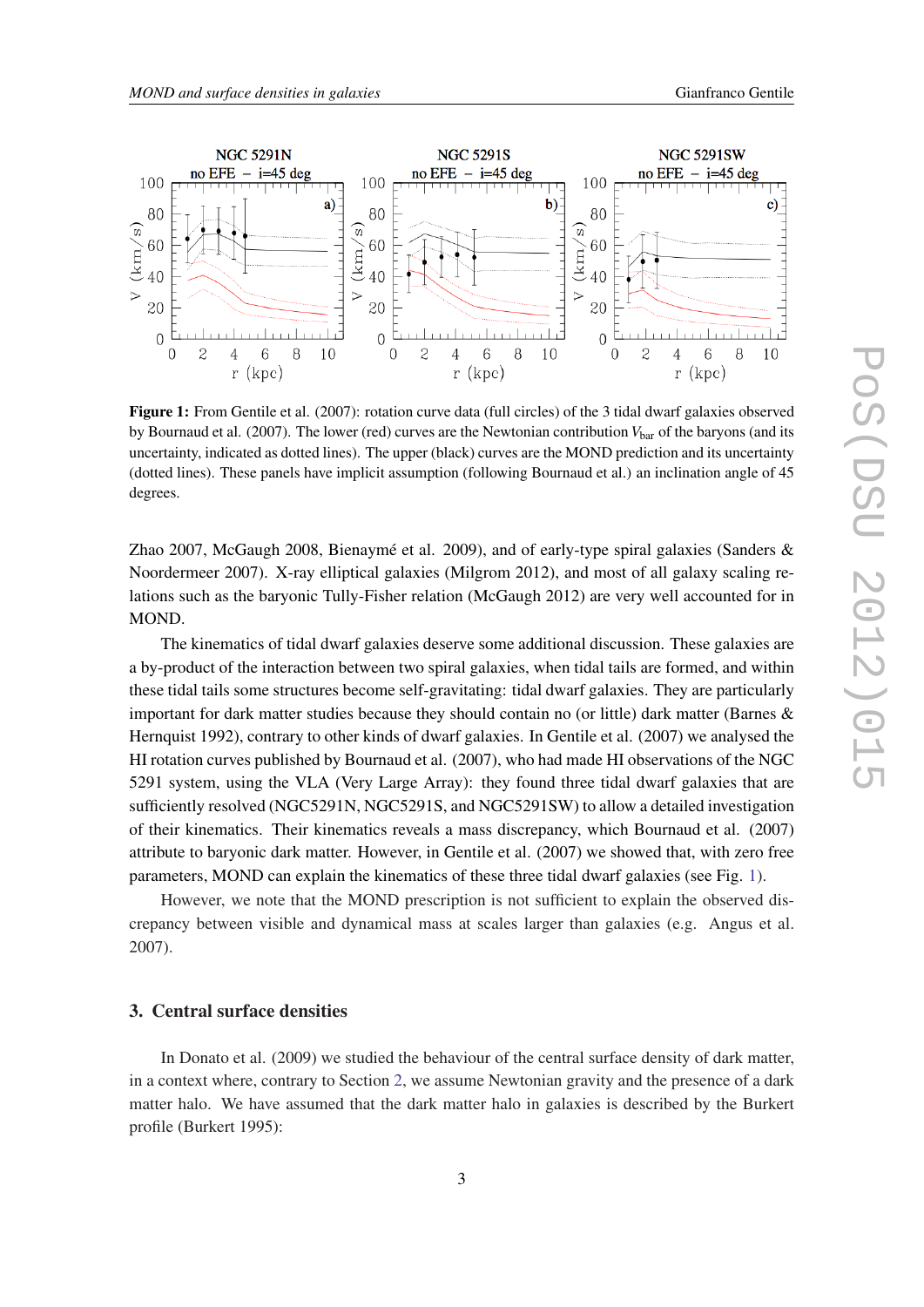

**Figure 2:**  $\rho_0 r_0$  as a function of galaxy magnitude for different subsamples of galaxies as shown in Donato et al. (2009). The Spano et al. (2008) data are shown as empty small red circles, and the other symbols are: the Universal Rotation Curve (solid blue line), two dwarf irregulars (NGC 3741 and DDO 47, full green circles), spirals and ellipticals investigated by weak lensing (black squares), dSphs (pink triangles), nearby spirals in THINGS (small blue triangles), and early-type spirals (full red triangles). The long-dashed line is the result of this work.

$$
\rho(r) = \frac{\rho_0 r_0^3}{(r + r_0)(r^2 + r_0^2)}.
$$
\n(3.1)

where  $\rho_0$  is the central (approximately constant) density and  $r_0$  is the core radius.

This dark matter density profile, when combined with the gaseous and stellar components, is found to reproduce very well the available kinematics of disk galaxies (e.g. Gentile et al., 2004). Moreover, it leads to estimates of the stellar disk mass in good agreement with the predictions from stellar population synthesis models (e.g. Salucci, Yegorova & Drory 2008). The constant central surface density of dark matter in galaxies does not depend on which specific functional form of the (cored) density profile is assumed for the dark matter, i.e. whether one adopts a Burkert halo, a pseudo-isothermal halo (e.g. Oh et al. 2008) or other cored functional forms.

Spano et al. (2008) and Kormendy & Freeman (2004) had noted that for a sample of spiral galaxies the product of the best-fit central density  $(\rho_0)$  and the core radius  $(r_0)$  is approximately constant or with a very weak dependence on other parameters such as luminosity. In Donato et al. (2009) we extended these results to a larger sample, with more galaxies and with a wider range of Hubble types and analysis methods, including weak lensing and stellar kinematics data. Fig. 2 illustrates the result of this investigation: over 14 galaxy magnitudes, the product  $\rho_0 r_0$  is consistent with a constant value. In addition to the Spano et al. (2008) galaxies, we made use of various datasets collected in the literature (see Donato et al. 2009 for details).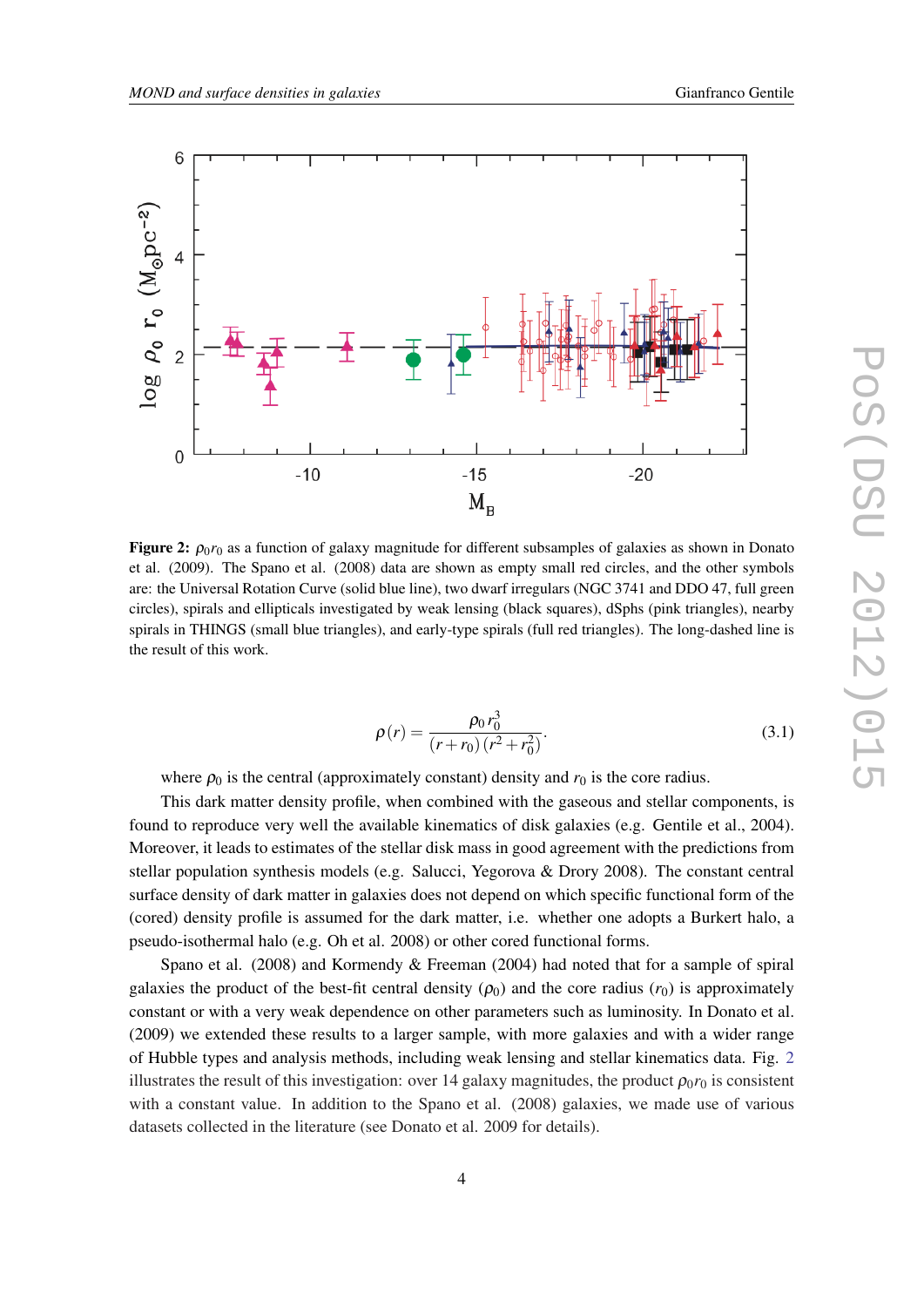

Figure 3: Universality of the average surface density (and gravity) of baryons within the halo core radius.  $\langle \Sigma \rangle_{0,b}$  and  $g_b(r_0)$ . plotted as a function of the B-band absolute magnitude of the galaxies, from Gentile et al. (2009). Symbols are like Fig. 2.

We find that the product  $\mu_0 \equiv \rho_0 r_0$  is consistent with the following universal value:

$$
log(\mu_0/M_\odot pc^{-2}) = 2.15 \pm 0.2\tag{3.2}
$$

or, equivalently,

$$
\mu_0 = 140^{+80}_{-30} \, \text{M}_{\odot} \, \text{pc}^{-2} \tag{3.3}
$$

In Gentile et al. (2009) we interpreted this as the average dark matter surface density within  $r_0$ ,  $\langle \Sigma \rangle_{0,DM}$ , being also constant: if we define it in terms of  $M(\langle r_0 \rangle)$ , the enclosed mass within *r*<sub>0</sub>, the average dark matter surface density is then:  $\langle \Sigma \rangle_{0,DM} = M(\langle r_0 \rangle / (\pi r_0^2) \sim 0.51 \rho_0 r_0 =$  $0.51\mu_0 = 72_{-27}^{+42}$  M<sub>☉</sub> pc<sup>-2</sup>. Apart from a constant factor, this is also equivalent to the gravitational acceleration generated by the dark matter halo at  $r_0$ , which thus is also universal:  $g_{DM}(r_0) = G\pi <$  $\Sigma >_{0,DM} = 3.2^{+1.8}_{-1.2} 10^{-9}$  cm s<sup>-2</sup>.

Can we say something about the average *baryonic* surface density within *r*0? In a similar way to the dark matter surface density, we looked for a dependency with galaxy luminosity of  $g_b(r_0)$ , the gravitational acceleration generated by baryonc at  $r_0$  (equivalent to average *baryonic* surface density within  $r_0$ ,  $\langle \Sigma \rangle_{0,b} = g_b(r_0)/(G\pi)$ . It turns out that, also in the case of baryons, these values are consistent with a universal value:  $g_b(r_0) = 5.7^{+3.8}_{-2.8} 10^{-10}$  cm s<sup>-2</sup>, see Fig. 3.

#### References

- [1] Angus, G. W., Shan, H. Y., Zhao, H. S., & Famaey, B. 2007, ApJ, 654, L13
- [2] Begeman, K. G., Broeils, A. H., Sanders, R. H., 1991, MNRAS, 249, 5 23
- [3] Benson, A. J., Farahi, A., Cole, S., et al. 2012, MNRAS in press (arXiv:1209.3018)